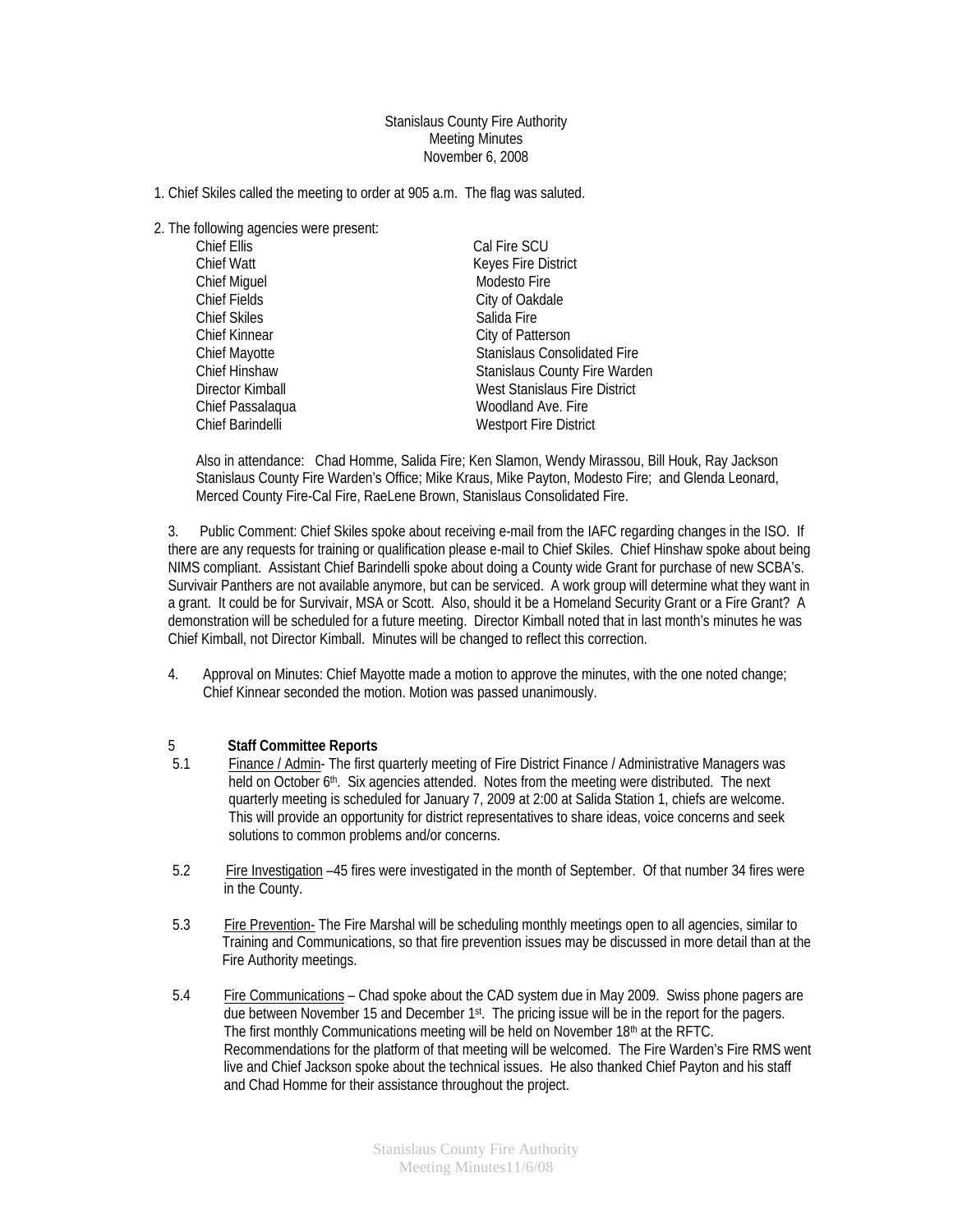- 5.5 Fire Training Captain Bartley spoke on the December 8 10 training for Strike Team Leaders being held in Salida. Information on the Safety Vests for the highway was handed out. The safety vest becomes mandatory on November 24, 2008 for all highways.
- 5.6 Special Operations Chief Houk reported on the portions of his work plan, including Risk and Vulnerability, Resource Inventory, Legal Requirements, and Industry Standards. He also discussed the monthly meetings that he will be conducting regarding technical rescue. In the interest of staying within the ISO guidelines we will be referencing NFPA 1670 in the Swift Water Policy. Chief Skiles recommended that the county Fire Districts and departments go together to purchase the highway safety vests.

## **6. Agenda Items**

- 6.1 Operational Area Coordinator- Chief Jackson spoke about issues with reimbursements, please speak to Mimi regarding any issues you our staff may have. There will be an after action review meeting in December to discuss this year's fire season, all are welcome to attend.
- 6. 2 Notification System– Chief Wilkinson gave a presentation on the HIPLINK system. This system provides for emergency notification when there is an emergency that requires the public to evacuate, or to shelter in place. Public self-registration will be coming soon. The issue of long distance charges was discussed. HIPLINK will be tested in January at a New Melones functional exercise.
- 6.3 EOC Management Team- Chief Wilkinson spoke regarding the Board of Supervisors priorities. A top priority for OES is the development of an Incident Management Team. The IMT is separate from the EOC Management Team. The EOC Management Team will be seeking individuals interested and qualified to fill command and general staff positions. The intention is to develop a team that would be available to respond tin the event of an emergency within an hour. Chief Mayotte commented on the fact that the County does not recognize the fire service as a component of emergency services. Chief Hinshaw was hoping CEO Rick Robinson would be back to discuss the topic.
- 6.4 Process for Policy Adoption- Chief Skiles discussed the handout on the adoption of the standardization process. A calendar was handed out regarding the meeting of sub committees to discuss issues before coming to the Fire Authority Meetings.
- 6.5 Fire Protection Rural Water Supply Policy- Chief Slamon discussed the workshop he had on October 29th and the recommendations from the meeting. Chief Mayotte made a motion to approve the recommendations; Chief Skiles seconded the motion. During discussion, Chief Miguel amended the motion to have dwellings be protected with an automatic fire extinguishing system, if the static water supply requirement exceeded 5,000 gallons. Chief Skiles and Chief Mayotte agreed upon the amendment to the motion. The motion was made to accept the 5000 gallon minimum, as provided in NFPA 1142, for rural and suburban water supply, with the with the automatic extinguishing system for water supply in excess of 5000 gallons. A roll call vote was taken with all agencies voting in favor, with the exception of Chief Passalaqua, who abstained from the vote.

 Chief Skiles clarified that although the Fire Authority adopted this standard, it is not binding on any district. Chief Slamon will determine what each district's policy is, and ask for documentation from any agency that deviates from the standard. It was requested that Chief Slamon write an ordinance that addresses residential sprinklers, F2 and S2 Occupancies, the Ag Element and exempting some U Occupancies. Chief Hinshaw noted that it would be beneficial to wait to take the code amendments to the Board during the next code cycle.

6.6 Fire Authority/Chiefs' Meeting: The Fire Chief's November meeting is scheduled for Thanksgiving Day. There was discussion regarding moving it to the same day as the December Fire Authority meeting from 8:30 -9:30, then starting the Fire Authority meeting at 9:30. This change would be only for December. Chief Miguel made a motion to set the meetings consecutively on December 4th; Chief Ellis seconded the motion. Motion passed unanimously.